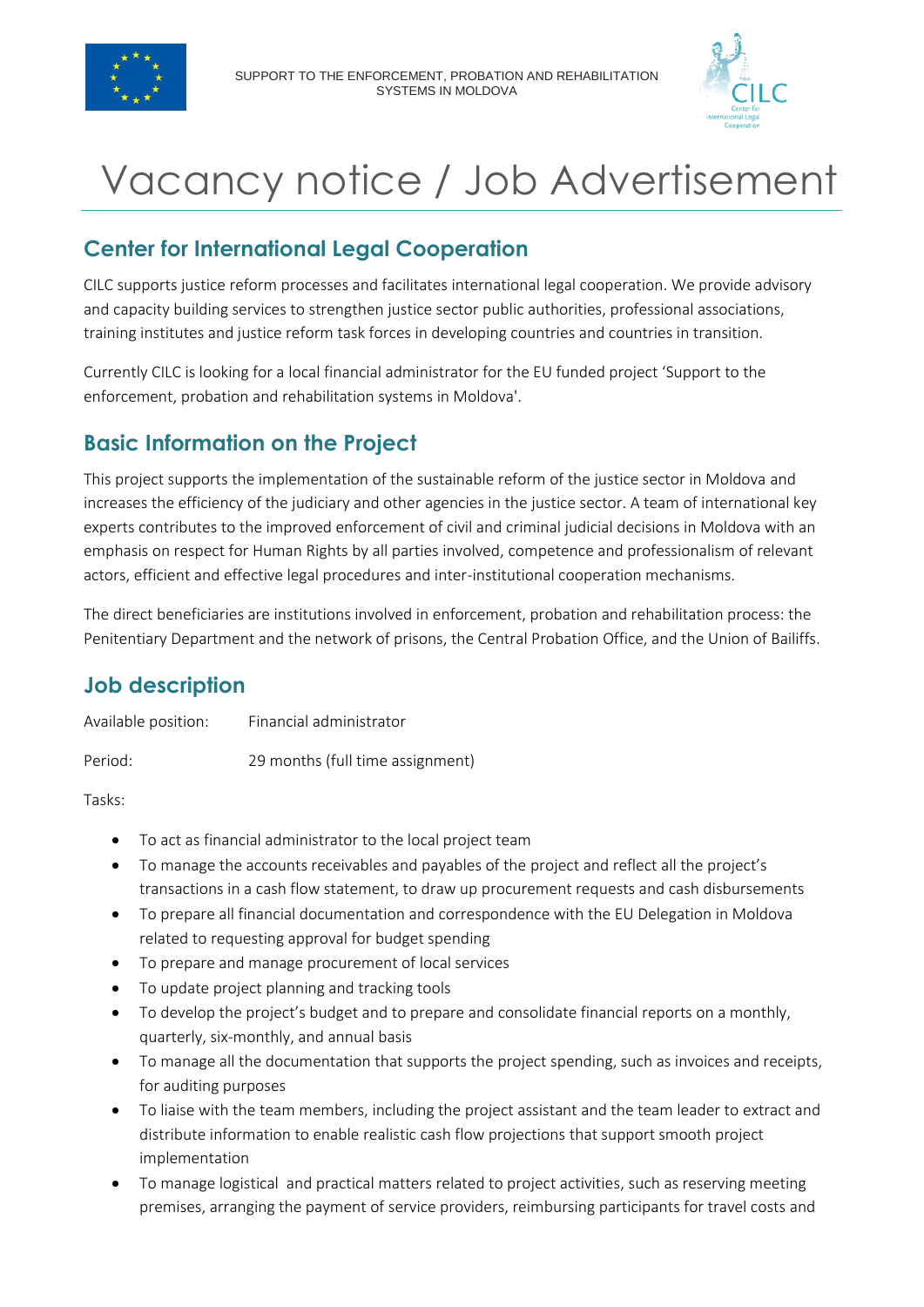- To assist the expert team and short term experts in delivering training sessions, seminars, workshops, including hiring and installing necessary equipment and drawing up and collecting participation registers
- To perform administrative tasks and assist in running the project office
- To pro-actively contribute to day-to-day project implementation and ensure conformity to expected results and project work-plans;
- To assist other project support staff in administrative, financial and procurement issues on an ad hoc basis

#### **Selection criteria**

Qualifications and skills:

- Very strong organisational and administrative abilities
- Managerial experience will be an advantage
- Good stress management in dealing with project deadline pressure
- Comfortable communicating at all levels of the project organisation
- Demonstrate good verbal and written English, Romanian and Russian
- **IF literate in Microsoft Word, Excel and Project**
- Attention to details and accuracy
- Good reporting skills
- Able to work off their own initiative
- Ability to be a team player within a small team
- Ability to deliver to set deadlines
- Project management qualifications will be an advantage

Professional experience:

- At least three years' work experience in financial administration
- Previous experience in at least one EU funded Technical Assistance project
- Previous experience in working with international donors or organisations where one of the working languages is English
- Knowledge of the theory and practice of EU support mechanisms is an asset

Specific experience:

- Experience in local procurement rules and regulations
- Minimum of 2 years experience in costing, budgeting and financial reports
- Minimum of 2 years experience in generating regular project reports for executive review

#### **Salary**

Our salary and benefits package reflect our desire to attract, motivate and retain staff. We offer a competitive base salary, with performance-based rewards. These are driven by the scope of each role, responsibilities and individual performance.

#### **Location**